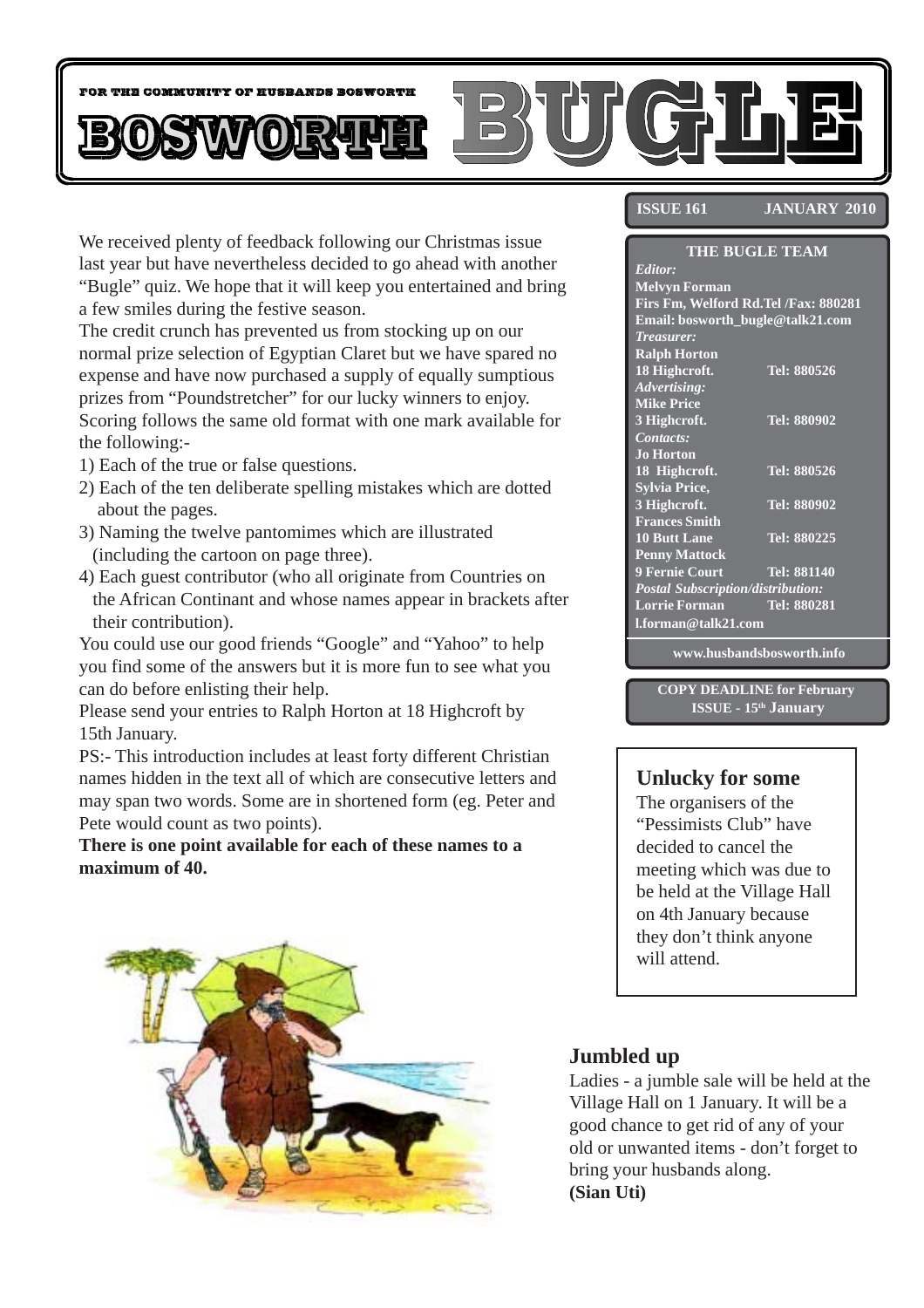

### **Double up**

The answers to these clues are all two word names or phrases which begin with the same initials as the names of the Bugle team members. There are four clues for each member of the team.

- 1) Proverbialy, it can't be made from a sow's ear.
- 2) Rather appropriately, it's a make of tractor.
- 3) It precedes a thunderclap.
- 4) Not a cheap hotel.
- 5) Sherwood Forest's most famous resident.
- 6) Kermit's porcine associate.
- 7) Smallest hand digit.
- 8) One of the four "Monopoly" stations.
- 9) They are closely associated with traffic wardens.
- 10) Mary, Mary quite contrary had them all in a row.
- 11) Worn out silver could be suffering from this.
- 12) Could be a pig on the highway.
- 13) Fish that's likely to mislead you.
- 14) Big eared animal ending up in a seasoned stew.
- 15) A less heavy form of heating.
- 16) Vehicle that delivers your daily "pinta".
- 17) Runner up.
- 18) A crown.
- 19) An ex Mrs Jagger.
- 20) Seasonal treat at Christmas.
- 21) "There will be no hurricane" he predicted.
- 22) Otherwise known as a hipopotamus.
- 23) Sounds like an Israeli musical instrument.
- 24) Service area on the M1.
- 25) An occupant of Z Victor one.
- 26) He tries to keep you healthy.
- 27) An autopsy.
- 28) He tended the Yorkshire Dales animals.
- 29) Old children's tv presenter who covered the pies.
- 30) Guardian of the "Pearly Gates".
- 31) He's in charge of the Country.
- 32) Associate who keeps quiet.

#### **1 point for each correct answer (Reg Inia)**

### **True or false?**

Thomas Edison, the inventor of the electric light bulb, was afraid of the dark. **(Ena Uig)**

### **Farm foods**

The following poser appeared in our Festive Issue last year and all of our entrants came up with solutions that our compiler had not thought of. As promised, here it is again but with more stipulations.

Some years ago there was a very rickety bridge across the canal. A local farmer wished to get to the other side with three small bags of food for his animals. The problem was that his bags weighed 3lb each but the bridge was only strong enough to take his own weight plus an extra 7lb.

The canal was too wide for him to throw any bags to the other side and it was too cold for him to take his boots or any of his clothes off. This year he was unable to use any form of transport to cross the canal, to swim across or to make more than one trip.

How did he manage to get all three bags over without breaking the bridge?

**5 points for the correct answer (Tania Naz)**



# **Credit crunch**

When buying their Christmas presents the accountant bought ten presents for £112, the solicitor bought nine for £120 and the postman bought seven at a cost of £98.

The poor old banker did not receive his bonus this year and had to spend much less than usual. **For 5 points, how many presents did he buy and how much did he spend? (Liam Aso)**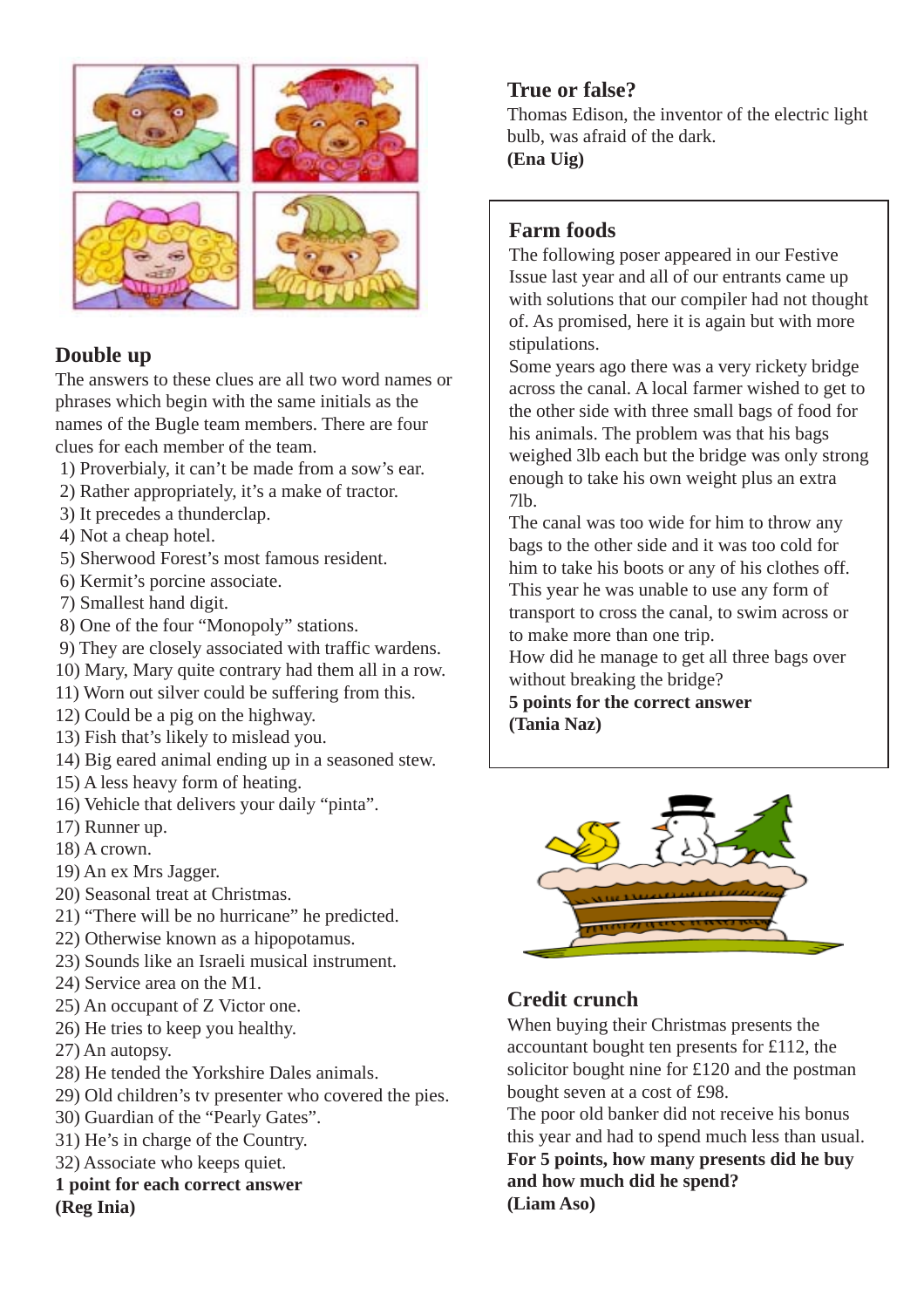### **Phone a friend**

The eight telephone numbers of the "Bugle" team members (found in the box on the front page) are listed in the following grid.

Numbers can be found horizontally, vertically or diagonally and forwards or backwards.Can you find all the numbers and calculate the sum of the unused numbers?



**5 points for the correct answer (Anita Rumai)**



**Mike only realised he was dyslexic when he turned up at a Toga party dressed as a goat.**

### **Picture this**

Name as many films as you can which feature numbers in the title. Sequels where the number immediately follows the film name do not count (eg you cannot have "Jaws 2")

**1 point for each film to a maximum of 25 points (Theo Ipai)**





### **Roll your own**

When walking through the village the other day we met a tramp who was collecting cigarette ends. He told us that he could make one cigarette out of every seven ends he picked up and that he had managed to collect fourty nine ends.

**For 3 points - how many cigarettes could he make in total (Dot Bijui)**

### **True or false?**

The modern sculptor, Simon Ainsbury, has a random, and moveable, display of shopping trollies in The Tate Gallery, St Ives entitled "Abandoned trollies".

**(Mia Law)**

# **Welcome to the party**

Here is a scene from another pantomime.



**There are up to 5 points available for suggesting an amusing caption and a further 5 points for imaginitive colouring. (Rosie Arlene)**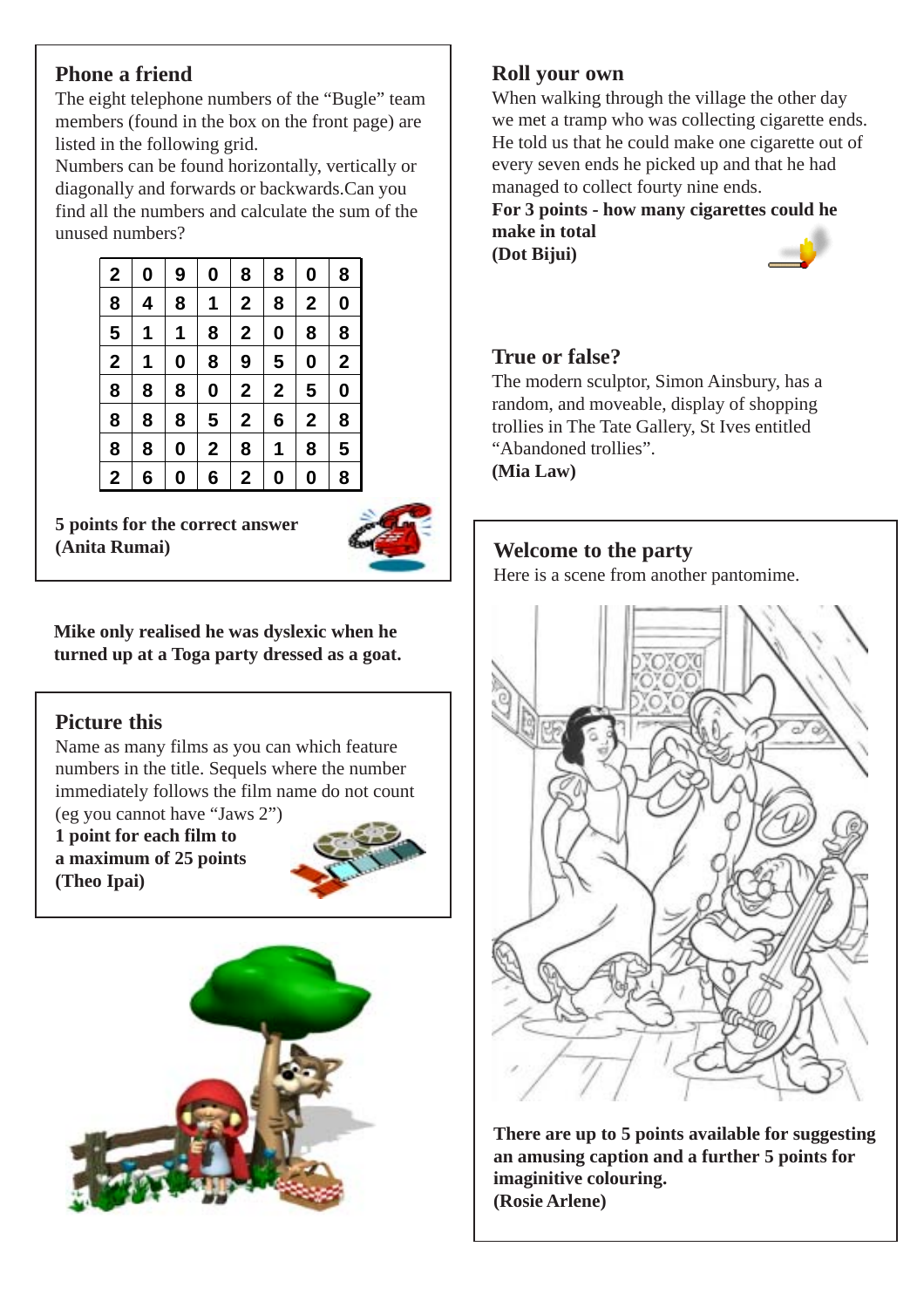### **True or false?**

Ignoring double and triple letter squares, if you played the word "twelve" in Scrabble you would score twelve points **(Adam Scarga)**

# **A good deed**

Picture the scene if you will.

It was after midnight last Christmas Eve, it was pitch black and the snow was falling heavily and drifting badly. There was a loud knock on the door of Firs Farm and a man's voice called up to the bedroom window "Can you give me a push please?".

Melvyn, being the kindly old soul that he is, thought that he could not let a stranded motorist suffer so he got up quickly, dressed, and went to the back door to offer assistance.

From out of the darkness the man shouted again "Can you give me a push please?"

"Where are you?" shouted Melvyn.

The man shouted back "I'm over here - on the swing"

**(Nora Come)**



# **Thespians unite**

Name as many actors and actresses as you can whose first and last names begin with the same letter of the alphabet.

**1 point for each answer to a maximum of 20 (Sarah Ficout)**



### **Watching the detectives**

- 1) In which fictional town was "Z Cars" set?
- 2) In which village does Miss Marple reside?
- 3) What breed of dog does Columbo own?
- 4) In which northern city is "Life on Mars" based?
- 5) What was the name of Sherlock Holmes brother?
- 6) What is the name of Chief Inspector Barnaby's daughter?
- 7) What was Chief Inspector Morse's first name?
- 8) Which Sargeant began each episode with the greeting "Evening All"?
- 9) Name the New York City Police Department's lolipop sucking Lieutenant.
- 10) What were the names of the two main characters in "The Sweeney"?
- 11) Who was Starskey & Hutch's main underworld contact?
- 12) Which famous detective used his "little grey cells" to good effect?
- 13) Name the character in charge of the three retired policemen in "New Tricks".
- 14) What is the name of Inspector Lynley's female partner?
- 15) In which African country is "The No.1 Ladies Detective Agency" based?
- 16) On which island was Detective Jim Bergerac based?
- 17) Which detective struck a match and lit his pipe at the start of every episode?
- 18) Who does Detective Sergeant James Hathaway work for?
- 19) In which fictional North Yorkshire village is "Heartbeat" set?
- 20) Which actresses play the parts of "Rosemary & Tyme"?
- **1 point for each correct answer**

**(Stan Abow)**

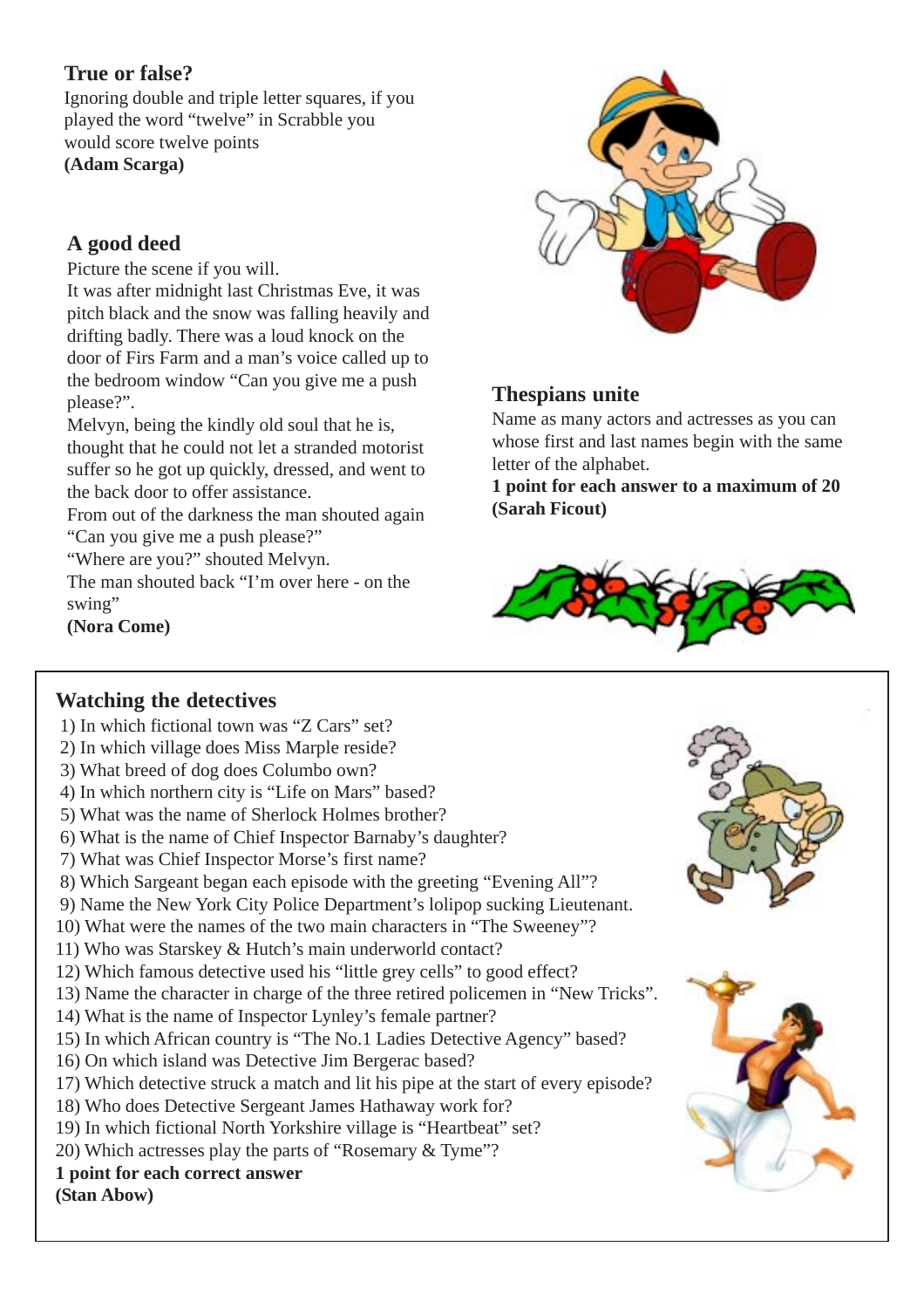### **Strolling down the highway**

When walking from Market Harborough to Lutterworth and passing through all the villages along the way we met up with a lot of people we knew. Can you find the first names of the people we met by taking one letter from consecutive lines of the following grid? You do not always have to start at the top line but have to move in a downward direction only.

| M | A            | R  | $K \mid$ | Е | T. | H  | A            | R | В | O | R | O | U | G | H |
|---|--------------|----|----------|---|----|----|--------------|---|---|---|---|---|---|---|---|
|   | U            | В  | Е.       | N | н  | A  | M            |   |   |   |   |   |   |   |   |
| т | н            | E. | D        | D | L  | N  | G            | W | O | R | Τ | H |   |   |   |
| н | U            | S  | В        | A | N  | D  | S            | В | O | S | W | O | R | т | н |
| N | O            | R  | Т        | н | Κ  | ı  | L            | W | O | R | т | н |   |   |   |
| W | A            | L. | C.       | O | Τ  | Е  |              |   |   |   |   |   |   |   |   |
| M | $\mathbf{I}$ | S  | Т        | Е | R  | T. | $\mathbf{o}$ | N |   |   |   |   |   |   |   |
|   | U            |    |          | Е | R  | W  | O            | R |   | н |   |   |   |   |   |



**There is 1 point available for each of the names you find up to a maximum of 50 (Dan Gua)**



### **True or false?** The majority of eskimo families own a fridge. **(Dan War)**

# **Word link**

Can you make words of three letters or more by linking adjoining letters in the above grid? Letters may be linked horizontally, vertically or diagonally (eg. malt/mare).

**1 point for each word up to a maximum of 100 (Reg Alia)**

### **Plus or minus?**

How can you take one from nineteen and still be left with twenty? **(Gene Las)**

# **Happy Birthday**

In which month does each of the "Bugle" team members celebrate his or her Birthday. The months may or may not correspond with the member's real date of birth.

- 1) The team member with the shortest name coincided with the month with the shortest name.
- 2) The two people whose names begin with the same letter have Birthdays in months which start with that letter.
- 3) Two of the lady team members have Birthdays in months which start with the first letter of their name.
- 4) Sylvia's Birthday is in the second half of the year and Penny's is one month later.
- 5) Two lady team members celebrate their Birthdays in the shortest month.
- 6) Ralph was born in the month between Melvyn and Mike.
- 7) Melvyn has the earliest male Birthday.
- **10 points for the correct answer**

**(Alan Og)**

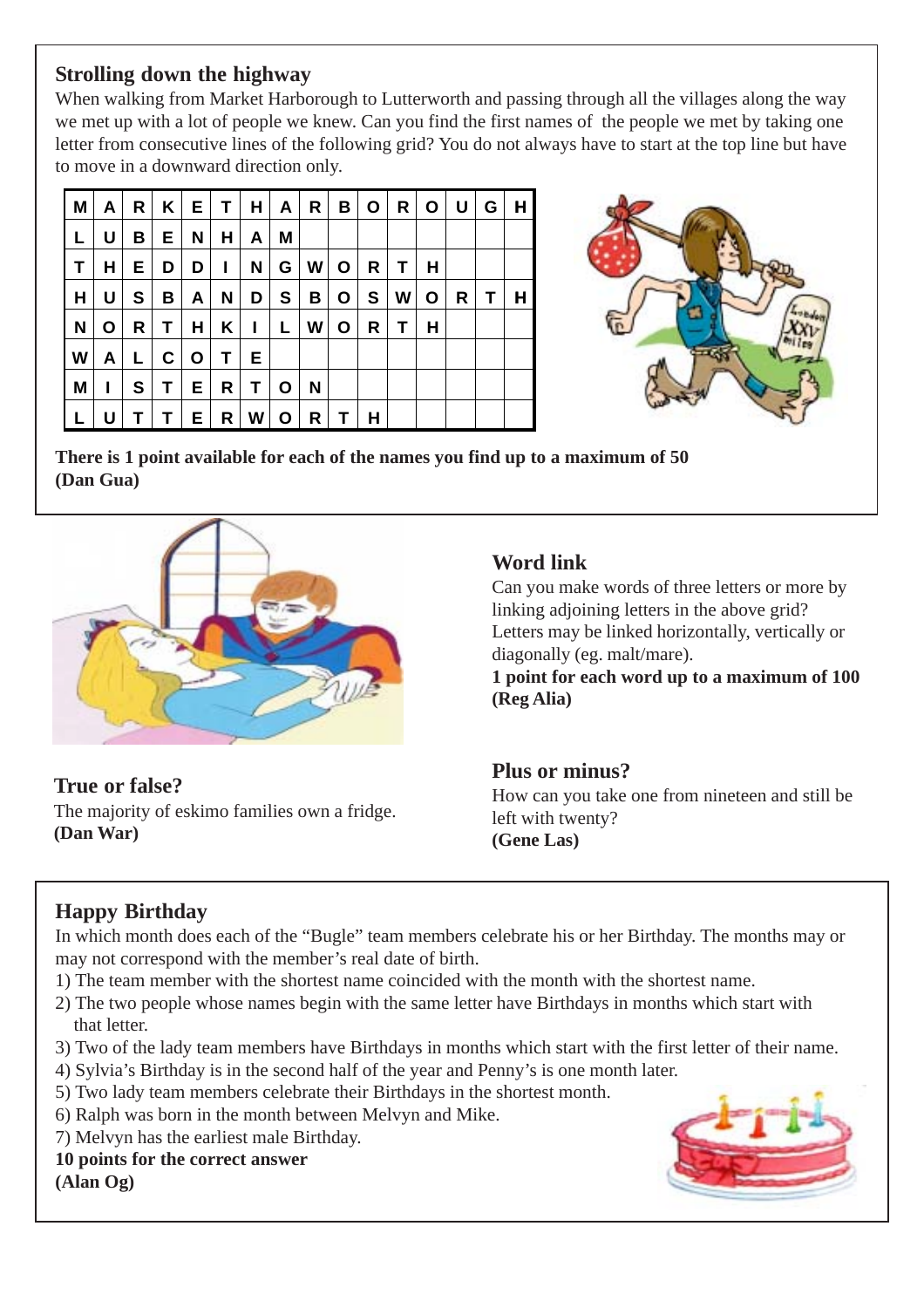# **Village affairs**

A stroll around the village should provide the answers to the following questions. The numbers in brackets after each question represent the position of letters in the answer which should be re-arranged to make a seasonal phrase.

- 1) Which three words appear next to the tick in the Church Hall car park? (4,6,9)
- 2) What is the name of the large house featured on the brown sign on Welford Road? (1,4,10)
- 3) What should be extinguished when entering the Village Hall? (5,8,9)
- 4) What is in operation on the gates to the Catholic Church? (6,7,14)
- 5) What may be turning on Honeypot Lane? (1,5,6,7)
- 6) Which two words appear on the yellow sign pointing down Hunters Close from Berridges Lane? (2,10,15)
- 7) What is the penultimate facility coming soon to Springfields? (2,4,8)
- 8) Which word is written on the bottle by the small slide in the village play area? (2,3,5)
- 9) Who erected the notice board on The Old Green? (1,2,9)
- 10) What does the white arrow on the black sign at the end of Bell Lane point to? (1,3,8)
- 11) What is the fifth horizontal line of letters on the play area "Hidden Words" square? (1,3)

**1 point for each correct answer plus an additional 3 points for identifying the seasonal phrase. (Frank Ibusoa)**

### **Sum total**

List consecutive numbers from the following grid in a forward direction (across and down only) which, when added together, end in a 5 or a 0  $(eg/8+7+5=20)$ .

| 8           | $\mathbf 2$ | 3              | 4           | 9            |
|-------------|-------------|----------------|-------------|--------------|
| 7           | 3           | 5              |             | 4            |
| 5           | 3           | $\mathbf{2}$   | 3           | $\mathbf{2}$ |
| 3           | 7           | 5              | $\mathbf 2$ | 7            |
| $\mathbf 2$ | 8           | $6\phantom{1}$ |             | 8            |



**1 point for each number to a maximum of 30 (Abi Mag)**

# **True or false?**

Cats have an identical number of whiskers on each side of their face.

**(Abi Mian)**

# **The final countdown**

What would be the total score for a perfect entry in this Year's Bugle Quiz?

**5 points for the correct answer (Dan Su)**



# **Ageing fast**

Ralph looked in the mirror on his 60th Birthday and started to get worried. "I'm putting weight on and can't see my feet when I look down any more. My hairline is so far back that I can no longer brush the hair out of my eyes - I could really do with a compliment" he told Jo'. Jo' thought about it for a while and came up with her complement. "Well, at least your eyesight's improving". **(Sol Theo)**



# **River deep, mountain high**

If you add the number of times the letter "S" appears in the names of the longest river in the world and the highest mountain in the world how many would you have?

**2 points for the correct answer (Liza Wands)**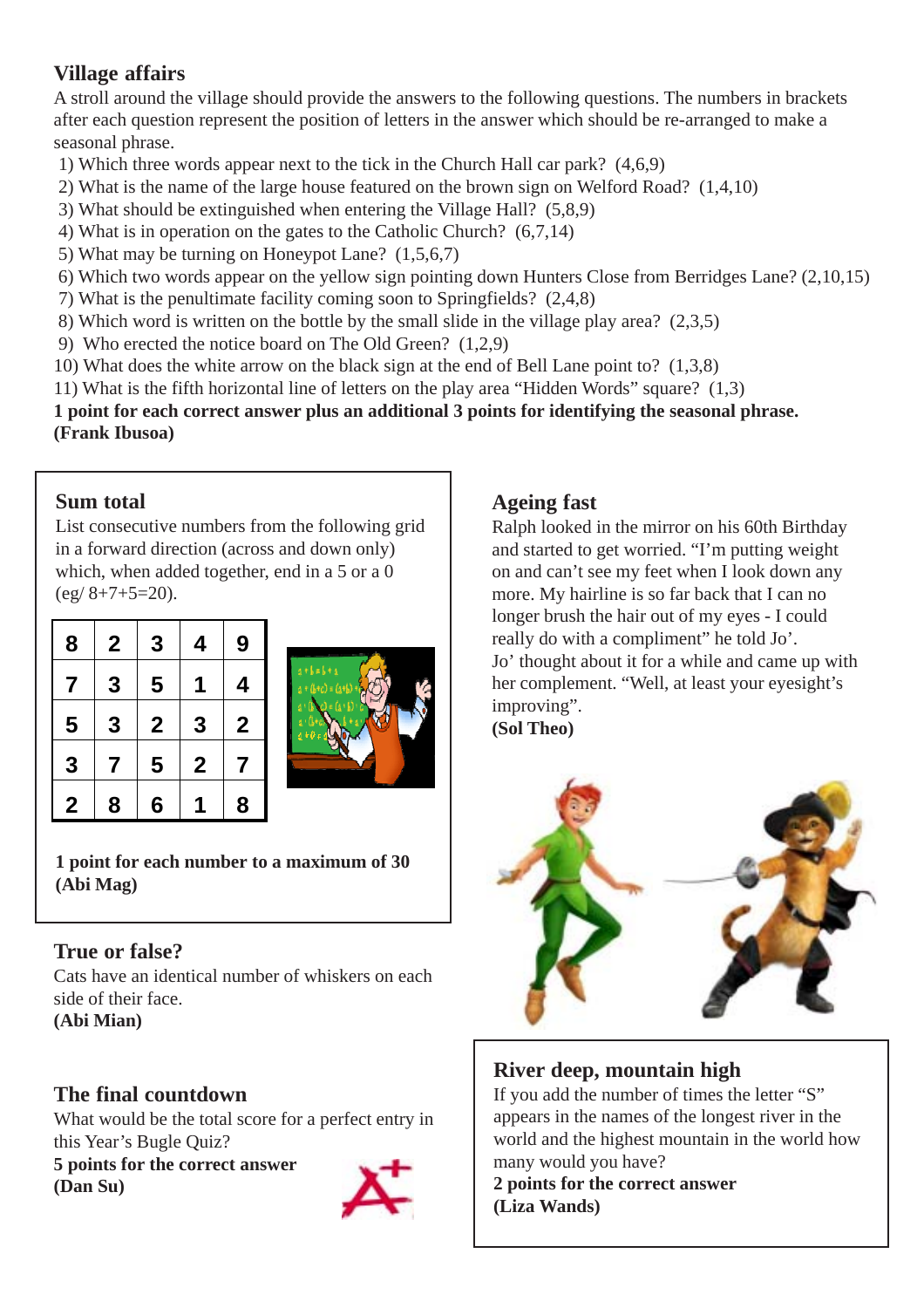### **Top of the pops**

There is one group beginning with each letter of the alphabet but they are not listed in alphabetical order.

### **1 point for each correct answer.**

- 1) When added together this group totals six.
- 2) How outlaws are wanted in the Wild West.
- 3) An alliance of climbing plants.
- 4) Clues provided by 007's gadget creator.
- 5) King John put his name to this in 1215.
- 6) There's not much movement in these small digits.
- 7) Feathered friends found on the patio.
- 8) A young genius.
- 9) Illuminated group of musicians.
- 10) Sad shelfish may belong to this sect.
- 11) Fresh instruction from your boss.
- 12) First Book of The Old Testament.
- 13) Soft silky fabric found below the surface.
- 14) Inventor of the agricultural seed drill.
- 15) Burnt remains of part of your Christmas dinner.
- 16) Speak twice.
- 17) An amourous way to take your dose of medicine.
- 18) Conflagration at the Amusement venue.
- 19) Appropriate trees for the Christmas season.



20) A large sea, a hue and a vista.

- 21) Breakfast preserve made from male sheep.
- 22) VI+I+III with Officer Dibble's feline adversary.
- 23) The USA's "Sunflower State".
- 24) You'll find these final letters at the summit.
- 25) Financial penalty for youthfull flesh eaters.
- 26) Woolly jumpers could have been knitted in Wales.

#### **And finally, for 1 extra point, this man could be named after a heavy Spanish/American toilet. (Mia Z Webb)**

### **True or false?**

On the day it was installed at The Tate Modern three visitors lost their footing and fell into the "crack in the floor" which was a work of art created by Doris Salcedo. **(Queen Gloria Autia)**



### **On the block**

Three mercenaries went off to fight in The French Revolution an Englishman, a Scotsman and a man from an island off the west coast of England.

They were captured and sent to the guillotine but given the option of facing upwards or downwards when their heads were placed on the block.

The Englishman was very brave and said that he would face upwards; the guillotine malfunctioned and he was set free. The Scotsman also laid face upwards and, again, the guillotine malfunctioned and he was set free.

The man from the island off the coast of England was also brave and elected to lie face upwards. As the executioner came forward he said "Hold on a minute, I can see what the problem is". **(Liam)**